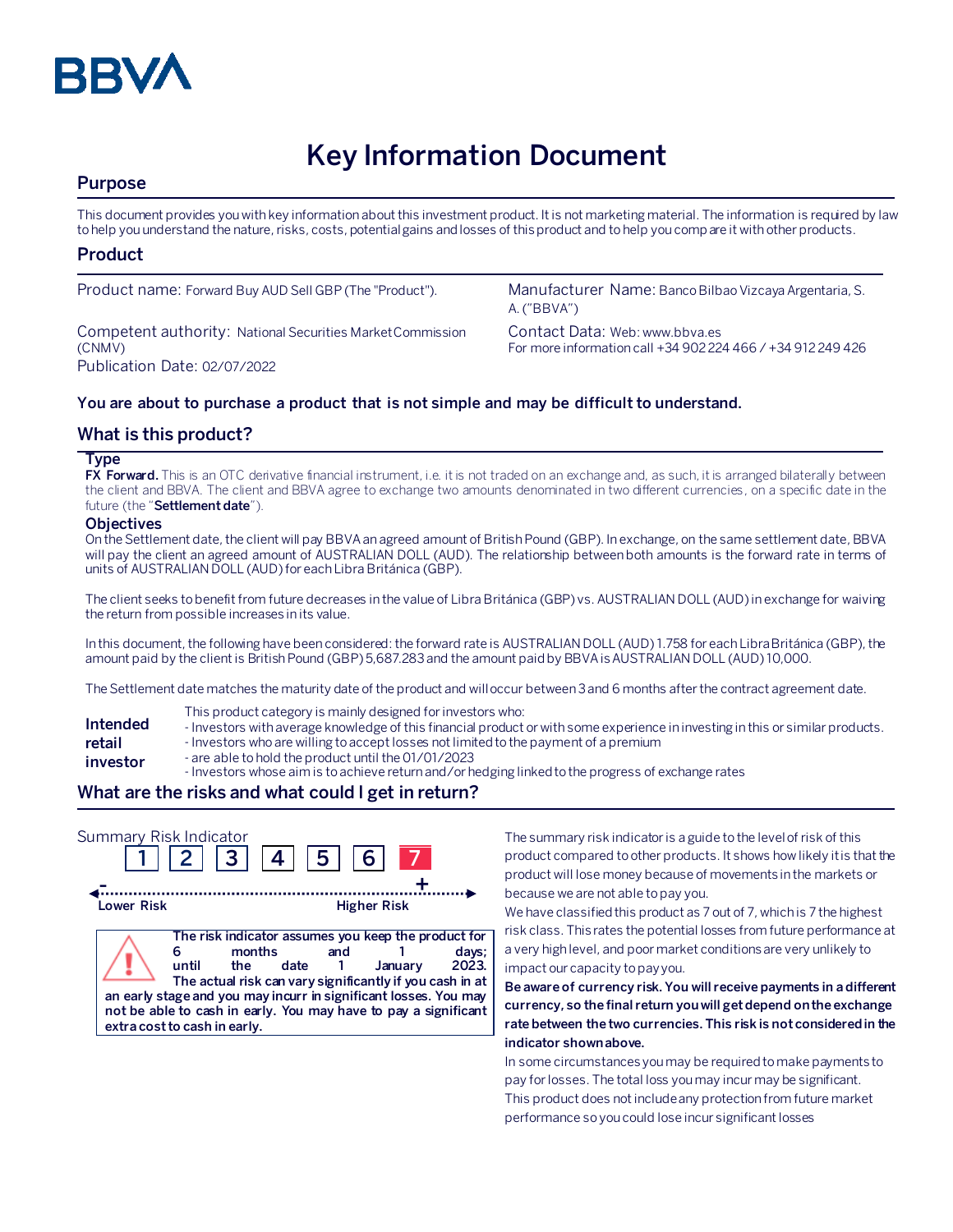#### Performance Scenarios

Market developments in the future cannot be accurately predicted. The scenarios shown are only an indication of some of the p ossible outcomes based on recent returns. Actual returns could be lower.

| Nominal Amount AUD 15,000 |                                            |                                    |  |
|---------------------------|--------------------------------------------|------------------------------------|--|
| <b>Scenarios</b>          |                                            | 6 months and 1 days final maturity |  |
| Stress scenario           | What you might get back or pay after costs | AUD - 3.784                        |  |
|                           | Return/loss over nominal amount;           | $-25.23%$                          |  |
| Unfavourable<br>scenario  | What you might get back or pay after costs | AUD -1.128                         |  |
|                           | Return/loss over nominal amount:           | $-7.52\%$                          |  |
| Moderate<br>scenario      | What you might get back or pay after costs | <b>AUD -38</b>                     |  |
|                           | Return/loss over nominal amount:           | $-0.25%$                           |  |
| Favourable<br>scenario    | What you might get back or pay after costs | <b>AUD 953</b>                     |  |
|                           | Return/loss over nominal amount:           | 6.35%                              |  |

This table shows the money you could get back or pay over the next 6 months and 1 days , under different scenarios, assuming a Nominal Value of 15,000 AUD.The scenarios shown illustrate how your Nominal Amount could perform. You can compare them with the s cenarios of other products.The scenarios presented are an estimate of future performance based on evidence from the past on how the value of this investment Nominal Amount varies, and are not an exact indicator. What you get will vary depending on how the market performs and how long you keep the Nominal Amount/product.

The stress scenario shows what you might get back or pay in extreme market circumstances, and it does not take into account the situation where we are not able to pay you. The figures shown include all the costs of the product itself, and includes the costs of your advisor or distributor. The figures do not take into account your personal tax situation, which may also affect how much you get back.

## **What happens if BBVA is unable to pay out?**

The customer would suffer a financial loss. In addition, this product is not covered by the Deposit Guarantee Fund for Financial Institutions or any other guarantee system or guarantor.

In the event of the resolution of BBVA (the process that would apply if BBVA were unviable or if it were foreseeable that it would become unviable in the near future and for reasons of public interest and financial stability it is necessary to avoid it going bankrupt), this product could be converted into shares or the payment obligations undertaken by BBVA to the customer could be reduced and the customer could therefore suffer losses.

# **What are the costs?**

The Reduction in Yield (RIY) shows what impact the total costs you pay will have on the performance of the product. The total costs take into account one-off, ongoing and incidental costs

The amounts shown here are the cumulative costs of the product itself, for three different holding periods. They include potential early exit penalties. The figures assume a Nominal Value of 15,000 AUD. he figures are estimates and may change in the future.

#### **Costs Over Time**

| Nominal Amount AUD 15,000 |                                                                      |
|---------------------------|----------------------------------------------------------------------|
| <b>Scenarios</b>          | If you cash in at the end of the recommended holding period 6 months |
| Total costs               | AUD 60.09                                                            |
| Impact on return (RIY)    | 0.40%                                                                |

#### Composition of costs

The table below shows:

- the impact of the different types of costs on the performance of the product at the end of the recommended holding period;
- the meaning of the different cost categories.

| This table shows the impact on return |             |       |                                                                                                                                                                                   |
|---------------------------------------|-------------|-------|-----------------------------------------------------------------------------------------------------------------------------------------------------------------------------------|
| One-off<br>costs                      | Entry costs | 0.40% | The impact of the costs you pay when entering your investment. The impact of the costs already<br>included in the price. This includes the costs of distribution of your product. |
|                                       | Exit costs  | 0.00% | The impact of the costs of exiting your investment when it matures                                                                                                                |